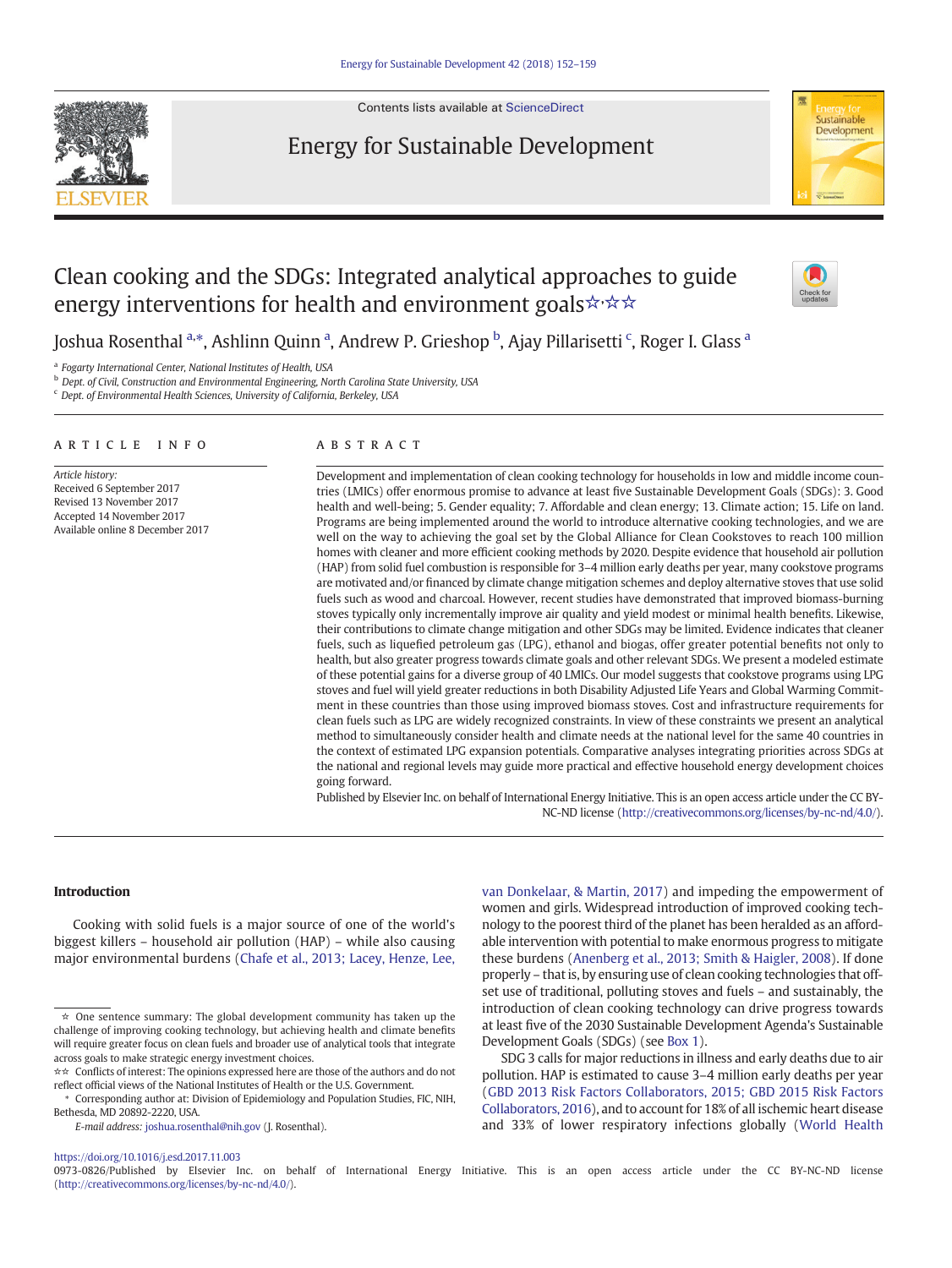# <span id="page-1-0"></span>Box 1

Sustainable Development Goals (SDGs) of particular relevance to clean cooking programs. Adapted from [http://www.un.org/sustainable](http://www.un.org/sustainabledevelopment/sustainable-development-goals) [development/sustainable-development-goals](http://www.un.org/sustainabledevelopment/sustainable-development-goals).

| SDG | Development goal                                        | Relevant targets                                                                 |  |
|-----|---------------------------------------------------------|----------------------------------------------------------------------------------|--|
| 3   | Health and well-being                                   | Reduce under-5 deaths.<br>Reduce illness and early<br>death due to air pollution |  |
| 5   | Empowering women<br>and girls                           | Improved access to enabling<br>technologies                                      |  |
| 7   | Access to reliable, efficient<br>modern energy          | Affordable, reliable modern<br>energy                                            |  |
| 13  | Combat climate change                                   | Implement climate measures<br>into national policies                             |  |
| 15  | Sustainably manage forests<br>and halt land degradation | Reduced deforestation.<br>Reduced land degradation<br>and desertification        |  |

[Organization, 2016b](#page-7-0)). While health gains are often cited as an important benefit from clean cooking programs, many initiatives are oriented towards climate change mitigation, improving fuel efficiency, business development and/or reducing hazards and drudgery for women in impoverished settings. Carbon credits have particularly proven to be an attractive source of financing for cookstove programs: the Global Alliance for Clean Cookstoves reported in 2014 that carbon finance was the largest source of financing for cookstoves ([UNFCC, 2014](#page-7-0)). Even in the currently depressed carbon markets, cookstove distribution remains one of the top transaction types [\(Hamrick & Gallant, 2017\)](#page-6-0).

Cookstove models distributed through development projects are generally more energy-efficient than traditional open fires, and so should burn less wood and thus yield reductions in deforestation and the emissions associated with climate change ([Simon, Bailis,](#page-7-0) [Baumgartner, Hyman, & Laurent, 2014](#page-7-0)). However, to date they have not been shown to radically reduce emissions of fine particulate matter (PM2.5) ([Pope, Bruce, Dherani, Jagoe, & Rehfuess, 2017; Sambandam](#page-6-0) [et al., 2014](#page-6-0)) that constitutes the principal exposure of concern from burning biomass and is associated with a wide range of illnesses, including pneumonia, cardiovascular disease, stroke and lung cancer ([GBD](#page-6-0) [2013 Risk Factors Collaborators, 2015; World Health Organization,](#page-6-0) [2014](#page-6-0)). Pneumonia is of particular concern for the SDGs, because it is a leading cause of under-five mortality in low- and middle-income countries (LMICs). However, recent estimates of the impact of HAP on early death and disability point to its role in non-communicable diseases (NCDs), including stroke, heart disease, COPD and Lung Cancer ([GBD](#page-6-0) [2013 Risk Factors Collaborators, 2015\)](#page-6-0), and assuming these estimates are accurate, HAP reductions will be an important part of NCD reduction strategies.

Evaluation of existing programs with improved biomass cookstoves indicates that health benefits are often smaller than anticipated ([Khandelwala et al., 2017; Mortimer et al., 2016;](#page-6-0) [Quansah et al., 2017](#page-6-0)). In late 2016, a large randomized control trial in Malawi found no reductions in pneumonia incidence associated with distribution of advanced biomass stoves ([Mortimer et al.,](#page-6-0) [2016](#page-6-0)). No exposure data has yet been reported from that trial, but the authors report that many families who adopted the new technology did not stop using traditional fires, a practice that would have diminished the exposure reduction provided by the advanced stoves [\(Johnson & Chiang, 2015\)](#page-6-0). Other intervention studies have likewise failed to achieve recommended reductions in  $PM_{2.5}$  levels ([Aung](#page-6-0) [et al., 2016; Smith et al., 2011](#page-6-0)).

The challenges that trials have confronted include relatively poor performance of biomass stoves in the field compared to laboratory standards [\(Wathore, Mortimer, & Grieshop, 2017\)](#page-7-0), incomplete replacement of traditional fires in households (fuel stacking) ([Ruiz-Mercado &](#page-6-0) [Masera, 2015\)](#page-6-0), and potential contributions from other ambient pollution from surrounding sources [\(Ezzati & Baumgartner, 2017; Huang,](#page-6-0) [Baumgartner, Zhang, Wang, & Schauer, 2015\)](#page-6-0).To provide stronger evidence regarding the efficacy of clean cooking interventions for health, the NIH, in cooperation with the Bill and Melinda Gates Foundation, has recently launched a four country interventional trial, the Household Air Pollution Intervention Network (HAPIN, [ClinicalTrials.gov](http://ClinicalTrials.gov) identifier: NCT02944682) using liquefied petroleum gas (LPG). This efficacy trial is designed to focus on communities in which ambient air pollution is relatively modest compared to indoor pollution. Careful attention will be paid to socio-behavioural factors to maximize exclusive use of this cleaner fuel in every intervention household. Initial outcomes from this trial will be available in approximately three years.

In the meantime, available evidence suggests that health improvement outcomes are most likely when clean cooking programs focus on fundamentally clean fuels, such as LPG, electricity, biogas, or ethanol. Further, a recent trial in Nigeria using clean-fuel ethanol stoves achieved a significant reduction in blood pressure among pregnant women [\(Alexander et al., 2017\)](#page-6-0). This paradigm, summarized as "making the clean available instead of trying to make the available clean" [\(Smith & Sagar, 2014](#page-7-0)), represents a relatively recent shift of focus for the global health research community focusing on HAP, and has been endorsed by the World Health Organization (WHO) ([World Health](#page-7-0) [Organization, 2016a\)](#page-7-0).

The pivot of global public health researchers towards clean fuels, and LPG in particular, contrasts with the continued focus by some actors in the development community on improved biomass stoves. These stoves make some sense under the assumption that they reduce use of wood and other biomass fuels and provide net reductions towards  $CO<sub>2</sub>$  emissions targets, assisting with SDGs 13 and 15 ([Cornwall, 2017\)](#page-6-0). Wood fuels are used unsustainably in many countries in the developing world, particularly in tropical Africa and South Asia ([Bailis, Drigo,](#page-6-0) [Ghilardi, & Masera, 2015](#page-6-0)), and so reducing fuel use theoretically reduces net  $CO<sub>2</sub>$  emissions and deforestation. This may not be true in places with low deforestation rates, like the US, although net climate impacts are uncertain [\(Cornwall, 2017\)](#page-6-0). It is also important to note that much of the net climate impact of both traditional and improved stoves in realworld operation comes from non- $CO<sub>2</sub>$  emissions, like methane and black carbon particles [\(Anenberg et al., 2013; Bond, Venkataraman, &](#page-6-0) [Masera, 2004; Wathore et al., 2017](#page-6-0)). Therefore, reliance on biomass fuels for cooking, even with more efficient stoves, may contribute more to global warming than would cooking with LPG.

An additional benefit from using clean fuels delivered to the home is the empowerment of women and girls (SDG 5), who gain time and reduce drudgery by not collecting firewood [\(Lewis et al., 2017](#page-6-0)). Finally, the use of clean fuels is an important step in the transition to modern, reliable sources of energy (SDG 7).

An inherent challenge to energy policy choices that integrate across these goals lies in the relative separation of the energy development and health communities and the fact that neither is particularly accustomed to addressing issues at the household level. For example, energy researchers and ministries have typically focused at a more 'macro' level (energy grids, fossil fuel supplies) and not delved into the household resources and practices that dictate cooking in both rural and urban settings. The recent Draft Energy Policy ([GOI, 2017](#page-6-0)) from the Government of India articulates this challenge concisely:

"Clean cooking fuel has been the biggest casualty of lack of coordination between different energy Ministries. The clean cooking fuel policy option for rural areas has been virtually none, with a poor LPG component (1% growth per year). As if biomass is going to remain as the staple fuel, the major focus has been only on efficient cook-stoves through MNRE schemes, which owing to several reasons, did not reach the rural populace in a significant manner. On the other hand, for urban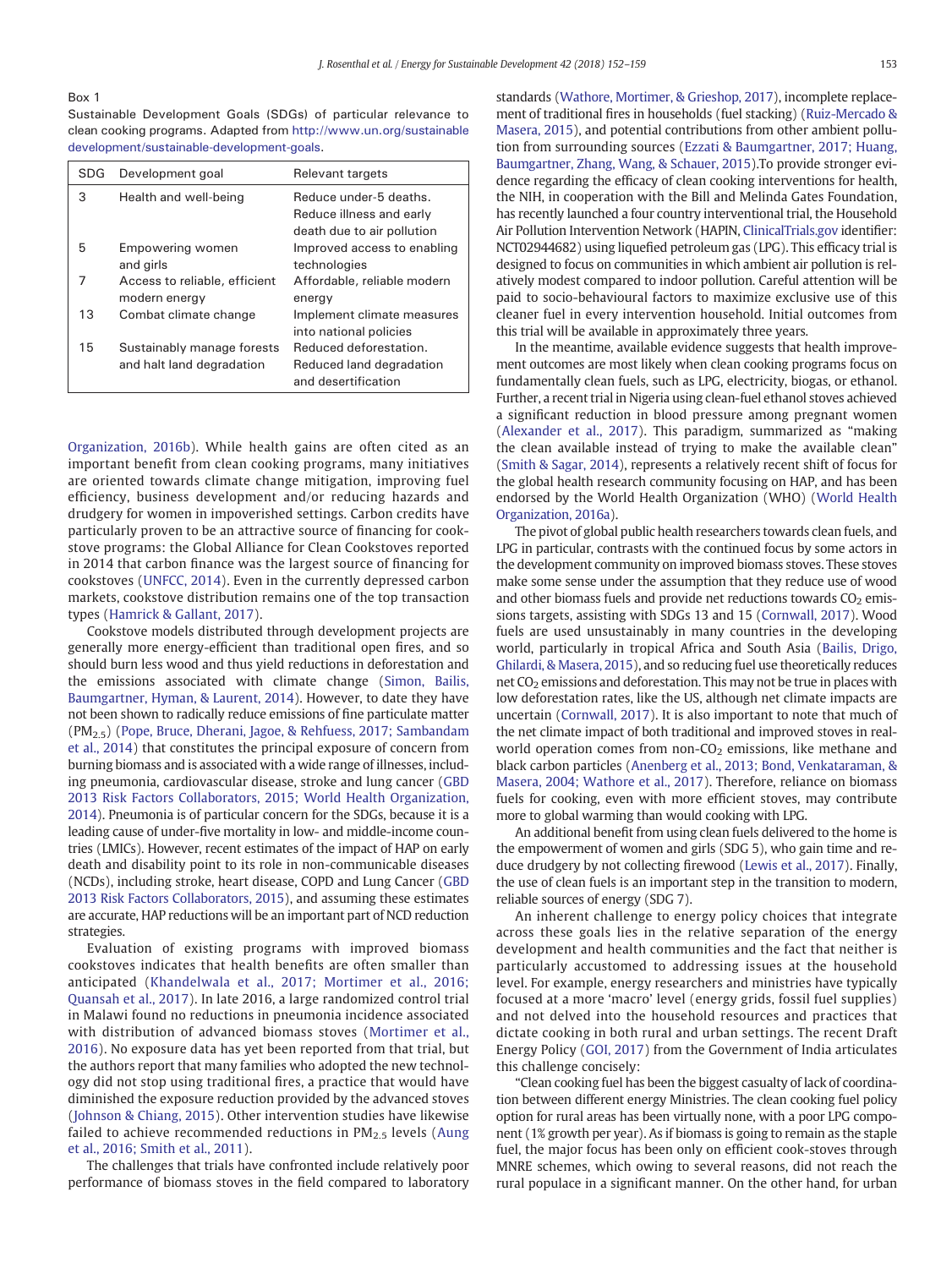areas, LPG has been the fuel of choice. Moreover, there has been no national programme for clean cooking fuel, and no administrative Ministry responsible for this vital aspect!" [\(GOI, 2017](#page-6-0), Box 2, pg. 19).

The WHO has called for development of decision support tools that integrate health and climate objectives to facilitate coordination of policy and program objectives across relevant ministries and development financing organizations ([World Health Organization, 2016a](#page-7-0)). Here we offer an integrated analysis of the two most widespread cooking fuel options around the world, LPG and wood, with modeled health and climate benefits estimated for 40 priority countries, and we suggest an approach to prioritize these options at the national and international level in the context of limited access.

# Estimating health and climate benefits attainable with stove/fuel programs

Benchmarking the potential of household energy options has been greatly facilitated with the development of ISO emissions standards for cookstoves and the associated development of classification tiers for safety, efficiency and emissions ([https://www.iso.org/standard/](https://www.iso.org/standard/61975.html) [61975.html](https://www.iso.org/standard/61975.html)), and WHO's development of indoor air quality guidelines [\(World Health Organization, 2014\)](#page-7-0). As has been pointed out by others [\(Grieshop, Marshall, & Kandlikar, 2011; Shen et al., 2017; Still,](#page-6-0) [Bentson, & Li, 2014\)](#page-6-0), even under laboratory conditions few biomass stoves are able to achieve reductions in emissions necessary for significant health benefits, despite significant and steady progress in design. Almost all of these stoves fall short of the Tier 4 emissions standards that clean fuels such as LPG, ethanol and biogas occupy (see the Global Alliance for Clean Cookstoves – clean cooking catalog [http://catalog.](http://catalog.cleancookstoves.org) [cleancookstoves.org/](http://catalog.cleancookstoves.org) for the most comprehensive list).

However, while laboratory-based technology assessments and standards are useful, field measurements often suggest smaller benefits than laboratory studies both in terms of emissions of health-damaging fine particles and global warming commitment. Several recent studies [\(Grieshop, Jain, Sethuraman, & Marshall, 2017; Guofeng et al., 2012;](#page-6-0) [Johnson, Edwards, Frenk, & Masera, 2008; Roden et al., 2009; Wathore](#page-6-0) [et al., 2017\)](#page-6-0) conducted field assessments of several types of biomass stoves, including highly engineered models, to assess their potential emissions, exposure and climate impact reductions as compared to traditional stoves.

Here we incorporate data from these recent field-based estimates into two simulation models to consider the benefits to health and climate change mitigation at the national program level. We analyze different technology/fuel options at the national scale in 40 priority countries (see Box 2). The selection of countries was driven by the intersection of: countries with highest disease burden from HAP, countries with available data for estimated fraction of nonrenewable biomass (efNRB), and countries with highest unrealized potential of LPG market expansion, as measured by a composite index.

| Box 2                           |  |  |
|---------------------------------|--|--|
| Countries included in analysis. |  |  |

| Angola        | Congo                    | Kenya      | Peru            |
|---------------|--------------------------|------------|-----------------|
| Bangladesh    | <b>Equatorial Guinea</b> | Madagascar | Philippines     |
| <b>Benin</b>  | Ethiopia                 | Mauritania | Solomon Islands |
| <b>Bhutan</b> | Ghana                    | Mozambique | Sri Lanka       |
| Burkina Faso  | Guatemala                | Myanmar    | Sudan           |
| Burundi       | Guinea-Bissau            | Nepal      | Swaziland       |
| Cambodia      | Haiti                    | Nicaragua  | Togo            |
| Cameroon      | Honduras                 | Niger      | Uganda          |
| Chad          | India                    | Nigeria    | Zambia          |
| China         | Indonesia                | Pakistan   | Zimbabwe        |

Each intervention scenario assumes a 25,000 household program replacing traditional fires with different stove types, as in [\(Wathore et al.,](#page-7-0) [2017](#page-7-0)): LPG, Advanced Fan (based on Philips HD4012LS forced-draft cookstove), and a locally made cookstove (Local ICS) (based on Chitetezo Mbaula natural-draft clay cookstove).

Averted  $CO_2$ -equivalent emissions were calculated using field emissions and fuel-use results from ([Wathore et al., 2017\)](#page-7-0) and national efNRB estimates by country from [\(Bailis et al., 2015\)](#page-6-0), as the Global Warming Commitment (GWC) of emissions from wood fuel use is highly dependent on the fraction of biomass harvested from non-renewable sources ([Bailis et al., 2015; Grieshop et al., 2011\)](#page-6-0).

Averted DALYs were calculated based using the Household Air Pollution Intervention Tool (HAPIT) Version 3.0 ([Pillarisetti, Mehta, & Smith,](#page-6-0) [2016\)](#page-6-0). The following assumptions were held constant for each intervention scenario: Pre-intervention exposure: 285 μg/m<sup>3</sup>; Counterfactual exposure:  $7.3 \mu g/m^3$ ; Intervention length: 3 years; Fraction using intervention: 0.6. Post-intervention exposures were calculated by scaling the  $285 \mu g/m^3$  pre-intervention value using emissions reduction factors calculated as the ratios (intervention:traditional) of field-based emission rates [\(Wathore et al., 2017](#page-7-0)), resulting in exposure concentration estimates of: 74  $\mu$ g/m<sup>3</sup> (Advanced Fan), 182  $\mu$ g/m<sup>3</sup> (Local ICS). As PM<sub>2.5</sub> emissions from LPG stoves are negligible relative to the ambient levels [\(Grieshop et al., 2011; Smith et al., 2000\)](#page-6-0), we assumed that exposure to  $PM<sub>2</sub>$ <sub>5</sub> following an LPG intervention will be dominated by ambient air pollution, and have used the WHO interim target of 35  $\mu$ g/m<sup>3</sup> to represent the average post-intervention exposure in this group ([World](#page-7-0) [Health Organization, 2006\)](#page-7-0).

The HAPIT tool utilizes these inputs along with country-level background data, including HAP burden of disease estimates from the Global Burden of Disease data (GBD 2013), to estimate the DALYs averted by each intervention in each selected country. Although reductions in personal exposure may not always track linearly with reductions in emissions because of large variability in ambient pollutant concentrations, combustion and ventilation conditions, stove usage and timeactivity practices across settings([Grieshop et al., 2017](#page-6-0)), here we have calculated hypothetical health and climate benefits using emission values because this method allows direct comparison of stoves from a single study using common methods of assessment for both  $PM<sub>2.5</sub>$  exposure and greenhouse gases.

In [Fig. 1](#page-3-0) we present modeled estimates of average potential health gains and climate change mitigation from stove replacement programs using LPG stoves compared to improved biomass cookstoves. These results suggest that the median country would avert the loss of  $4\times$  more Disability Adjusted Life Years (DALYs) and over 100,000 more tons of  $CO<sub>2</sub>$  equivalents by instituting a 25,000-household LPG intervention compared to one using a basic improved biomass stove. Averted GWC will be highest for countries with high rates of non-sustainable biomass use (efNRB > 50%, [Fig. 1b](#page-3-0)), but under all scenarios LPG outperforms improved biomass stoves.

Life cycle assessments that have been performed for these fuels in Africa ([Gujba, Mulugetta, & Azapagic, 2015\)](#page-6-0) and Asia [\(Cashman,](#page-6-0) [Rodgers, Huff, Feraldi, & Morelli, 2016](#page-6-0)) generally confirm the reduced environmental impact for LPG as compared to solid fuel cooking (SDG 15). This analysis does not address other potentially important environmental consequences of LPG extraction, such as chemical contamination of water tables.

### Making informed policy choices for clean fuel scale up

Because the international development communities increasingly need to assess energy options (e.g. LPG, wood, charcoal, ethanol, biogas, natural gas, solar, grid electricity), in the context of differing national priorities for health and climate mitigation, we suggest that explicit integration of these goals in decision support tools is necessary. While [Fig. 1](#page-3-0) shows that LPG interventions are generally preferable to improved biomass stove interventions, an important and widely cited challenge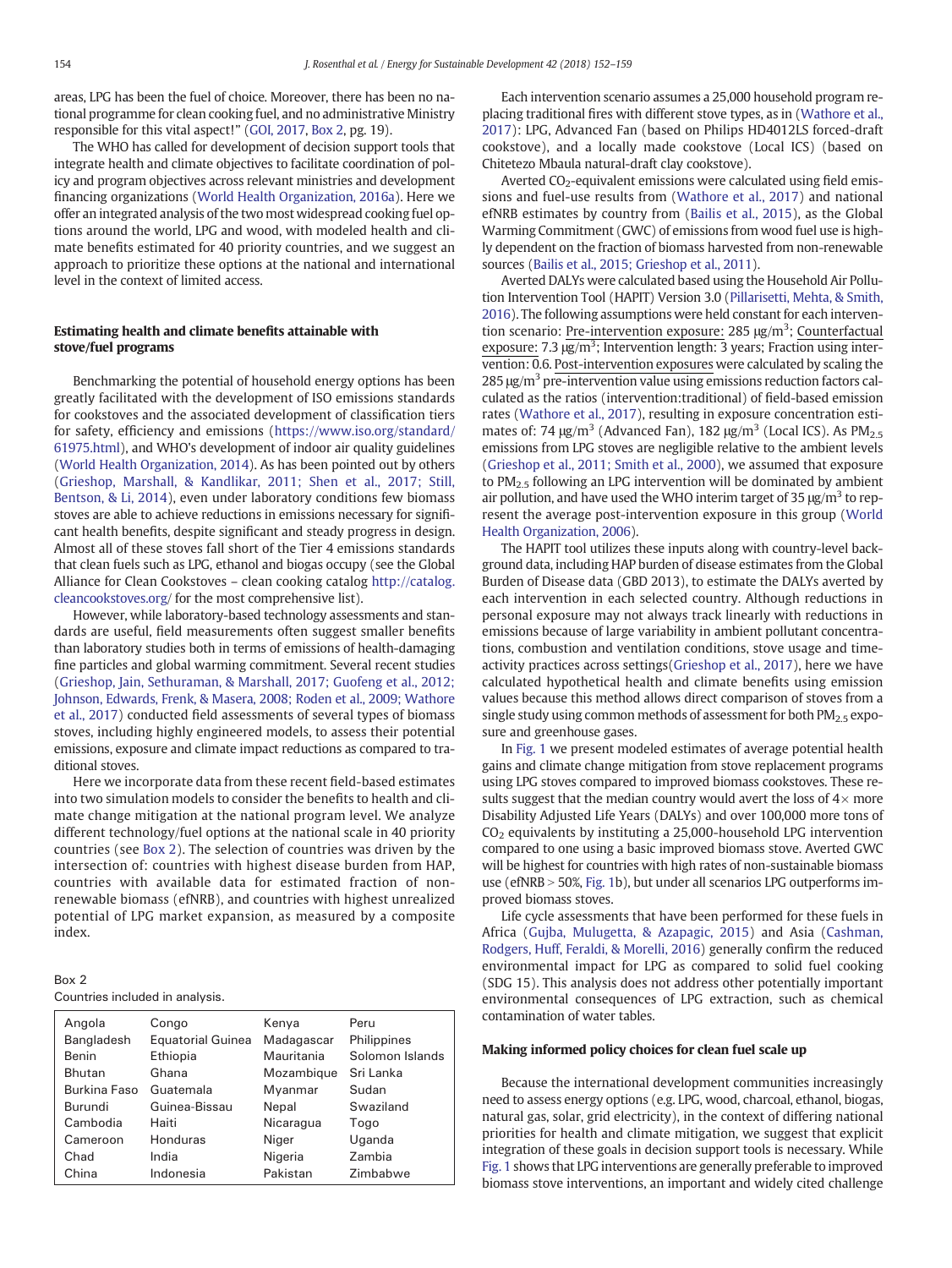Interventions in 40 LMIC countries  [\(25,000 households/country over 3 years with 60% adoption rate\)](Image of Fig. 1)

<span id="page-3-0"></span>

Type of Intervention Stove

Fig. 1. Averted Disability Adjusted Life Years (DALYs) and Global Warming Commitment (GWC) in each of 40 countries for three stove intervention scenarios, a) Boxplots of averted DALYs. b) Boxplots of averted GWC for the same scenarios, stove types and countries. Upper and lower hinges of each boxplot represent the 25th and 75th percentile, respectively; whisker extent comprises values up to  $1.5\times$  the interquartile range away from each hinge; dots represent values farther than  $1.5\times$  away.

for expanded use of LPG is its availability and affordability in the poorest countries [\(International Energy Agency, 2016\)](#page-6-0). We acknowledge this challenge but note that declining costs of LPG combined with increasing commercial distribution channels offer strong opportunities for expansion of this clean fuel in many, but not all, countries before 2030. While much of Latin America has already converted to LPG and natural gas cooking [\(Troncoso & Soares da Silva, 2017](#page-7-0)), much of Africa and Asia have not, and rural areas all over the developing world lag substantially in adopting these clean fuels.

LPG consumption for domestic purposes is growing rapidly, if unevenly, around the world, especially over the past five years [\(Fig. 2\)](#page-4-0). Many countries are targeting major increases in the next decade to meet climate-related, energy modernization and other Sustainable Development Goals ([IEA, 2016](#page-6-0)). This includes African nations such as Ghana and Cameroon, that have relatively modest LPG usage currently [\(World LPG Association, 2015](#page-7-0)).

To support an integrated analysis of fuel options we present a simple matrix ([Fig. 3\)](#page-5-0) for assessing the relative burden that solid fuel burning poses for health and global warming commitment at the national level in our 40 priority countries. To assess the potential role for LPG in this context we have updated and modified the GLPGP-Dalberg index for LPG expansion potential ([GLPGP-Dalberg, 2012\)](#page-6-0) that draws on a variety of relevant UN indicators, as well as current domestic consumption of LPG, to estimate LPG access in the near future for our 40 selected priority countries. Our version of this expansion potential index is derived by combining the following development indices: Political Stability and Regulatory Quality ([Kaufmann & Kraay, 2015\)](#page-6-0), Female Literacy [\(Central Intelligence Agency, 2015](#page-6-0)), Road Quality ([World Economic](#page-7-0) [Forum, 2016\)](#page-7-0), Percent Urbanized ([The World Bank, 2015\)](#page-7-0), and per capita LPG consumption by households [\(United Nations Statistics](#page-7-0) [Division, 2013](#page-7-0)). Missing road quality figures were imputed with the median value, each factor was rescaled to a range between 0 and 100, and the LPG Expansion potential represents an equally-weighted average of the six factors.

The resulting analysis ([Fig. 3\)](#page-5-0) illustrates diversity across countries in the relative burden that biomass burning poses to human health and the environment; and additionally demonstrates that the current potential for LPG expansion differs greatly by country. This information could be used at the national level both to provide a rationale for expansion of clean cooking programs (whether primarily for health, climate, or both), and to estimate the challenge facing the expansion of LPG cooking specifically.

While all 40 countries selected for this analysis rank HAP among the top 10 risk factors for nation-specific morbidity and mortality, 24 of the 40 rank HAP among the top five national risk factors [\(Fig. 3,](#page-5-0) quadrants A and B), indicating an urgent need for prioritization in these countries especially. Meanwhile, countries where the impact of biomass use on the environment is above the median are depicted in quadrants B and C of [Fig. 3](#page-5-0). The 12 countries depicted in [Fig. 3](#page-5-0), quadrant B, are those where clean cooking interventions have a high potential for win-win investments in health and environment.

However, expanded use of LPG for cooking has been ([Fig. 2](#page-4-0)) and will likely continue to be [\(Fig. 3](#page-5-0)) very uneven among those nations that need clean fuel options. Our analysis suggests that LPG interventions among high HAP priority nations are most likely to be feasible in Cambodia, Equatorial Guinea, Sri Lanka, India, Ghana, Philippines and Honduras [\(Fig. 3,](#page-5-0) quadrants A and B, green points). Others with a very high HAP burden will likely be challenged to expand LPG in the near term (e.g. Bangladesh, Nepal, Ethiopia, Haiti, Burundi and Mozambique) and may need to allocate relatively more resources towards infrastructure, subsidies, market development, awareness, and other activities related to LPG expansion and/or to consider alternative clean fuel options such as ethanol, biogas, electricity and advanced biomass stoves.

Similarly, several countries that have high rates of unsustainable firewood use for cooking appear to have opportunities for LPG expansion ([Fig. 3,](#page-5-0) quadrants B and C, e.g. India, Angola, Kenya, Mauritania, Bhutan, Peru, Indonesia, and China), while some nations with the largest fractions of non-renewable wood harvesting (Pakistan, Mauritania,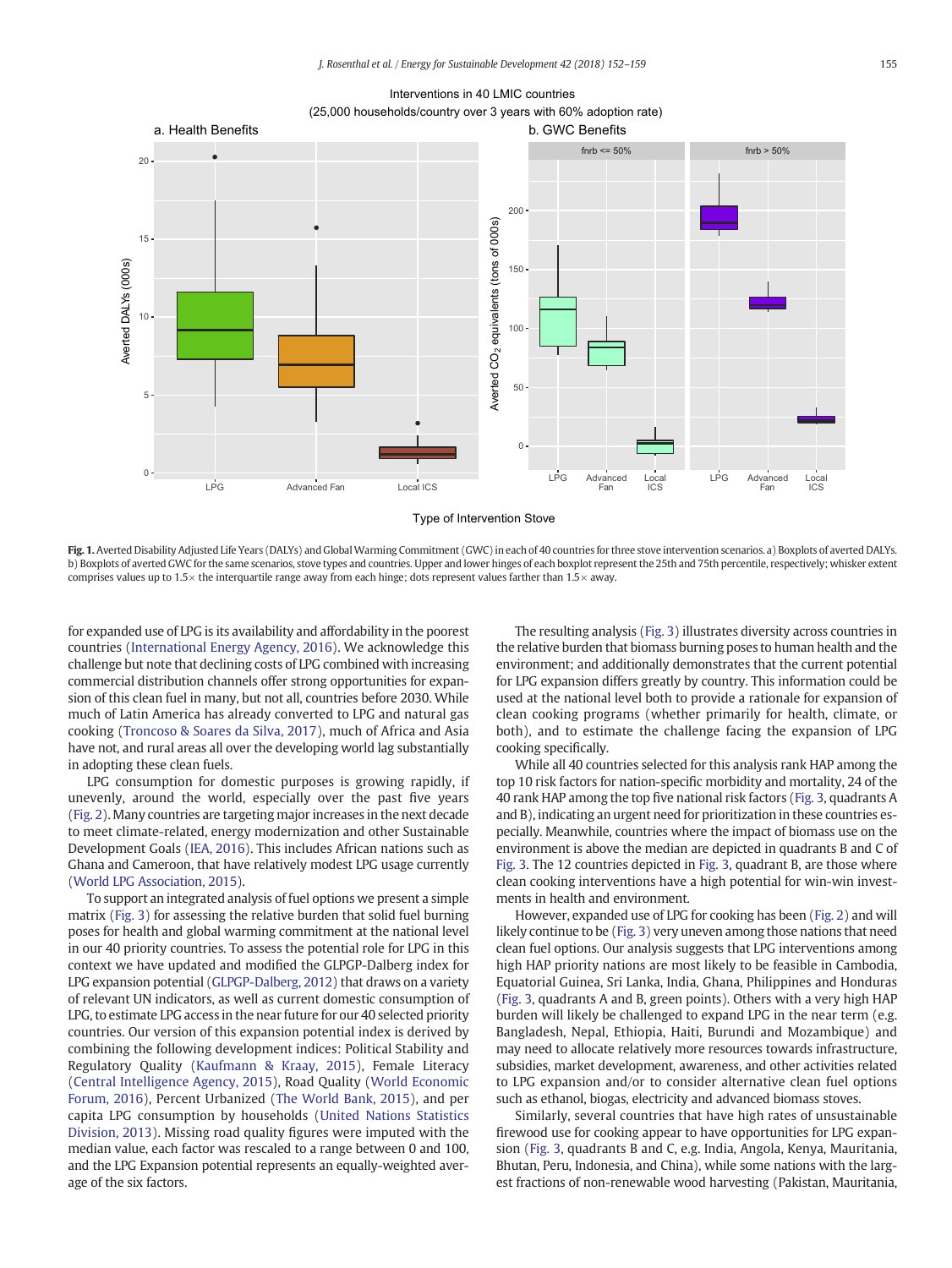<span id="page-4-0"></span>

### [LPG Consumption by Households](Image of Fig. 2)

Fig. 2. Annual LPG consumption by households for the years 1990-2015, in kg per capita, for 40 countries. Source: United Nations Energy Statistics Database [\(United Nations Statistics](#page-7-0) [Division, 2017](#page-7-0)). Countries not listed in graph, in descending order of LPG consumption in 2014, by World Bank region – Africa: Sudan, Burkina Faso, Swaziland, Kenya, Cameroon, Congo, Guinea-Bissau, Benin, Togo, Zimbabwe, Niger, Mozambique, Zambia, Madagascar, Uganda, Nigeria, Burundi, Chad, Ethiopia. South Asia: Pakistan, Bangladesh. E. Asia/Pacific: Solomon Islands, Myanmar. L. Amer/Carib: Haiti.

and Niger) may need to make more aggressive investments in LPG infrastructure or to pursue alternative clean fuels.

In this analysis of 40 nations, India stands out as the country for which growth of LPG use is likely to provide opportunities to address priority health and climate challenges [\(Fig. 3,](#page-5-0) quadrant B). Notably, India has recently embarked on a major national campaign to expand LPG access to poorer homes [\(Government of India, 2017;](#page-6-0) [Smith & Sagar, 2016](#page-6-0)). This program, like many others, depends on subsidies and other significant economic incentives to ensure that LPG access is equitable and not limited to the most well-to-do households [\(Troncoso & Soares da Silva, 2017](#page-7-0)). Expansion for most LMICs will be easiest in urban and peri-urban areas. In rural regions governments will continue to be challenged by cost compared to that of available biomass, and by weak distribution networks, credit systems, and safety perceptions, among other concerns ([World LPG](#page-7-0) [Association, 2015\)](#page-7-0).

# Discussion

We have presented an integrated analysis of the potential health and climate benefits of clean cooking interventions across 40 priority countries in the context of each country's estimated HAP related burden of disease and fuel wood use. We have focused on comparing woodburning stoves to LPG stoves because of the relative accessibility of these options in the near to medium term. Using field emissions results from a recent study of representative stoves, our analysis reinforces the growing consensus [\(Simon et al., 2014; Smith, 2015; Smith & Sagar,](#page-7-0) [2014; World Health Organization, 2014; World Health Organization,](#page-7-0) [2016a](#page-7-0)) that LPG is the superior option to reach health goals. It also suggests that LPG yields superior net benefits for climate mitigation across a range of countries. This is the first time, to our knowledge, that such an integrated analysis has been completed for a diverse group of low and middle income countries.

We have further proposed an approach to prioritize national-level investments in expanded LPG and other alternatives to fuel wood that integrates health and climate goals, and calculated a revised LPG expansion index that attempts to model general economic and structural constraints for this fuel for each of the same forty countries. Our model suggests that while LPG is technically a win-win solution for all countries, the subset of countries for which rapid expansion is likely without a major push from governments and development agencies is much smaller.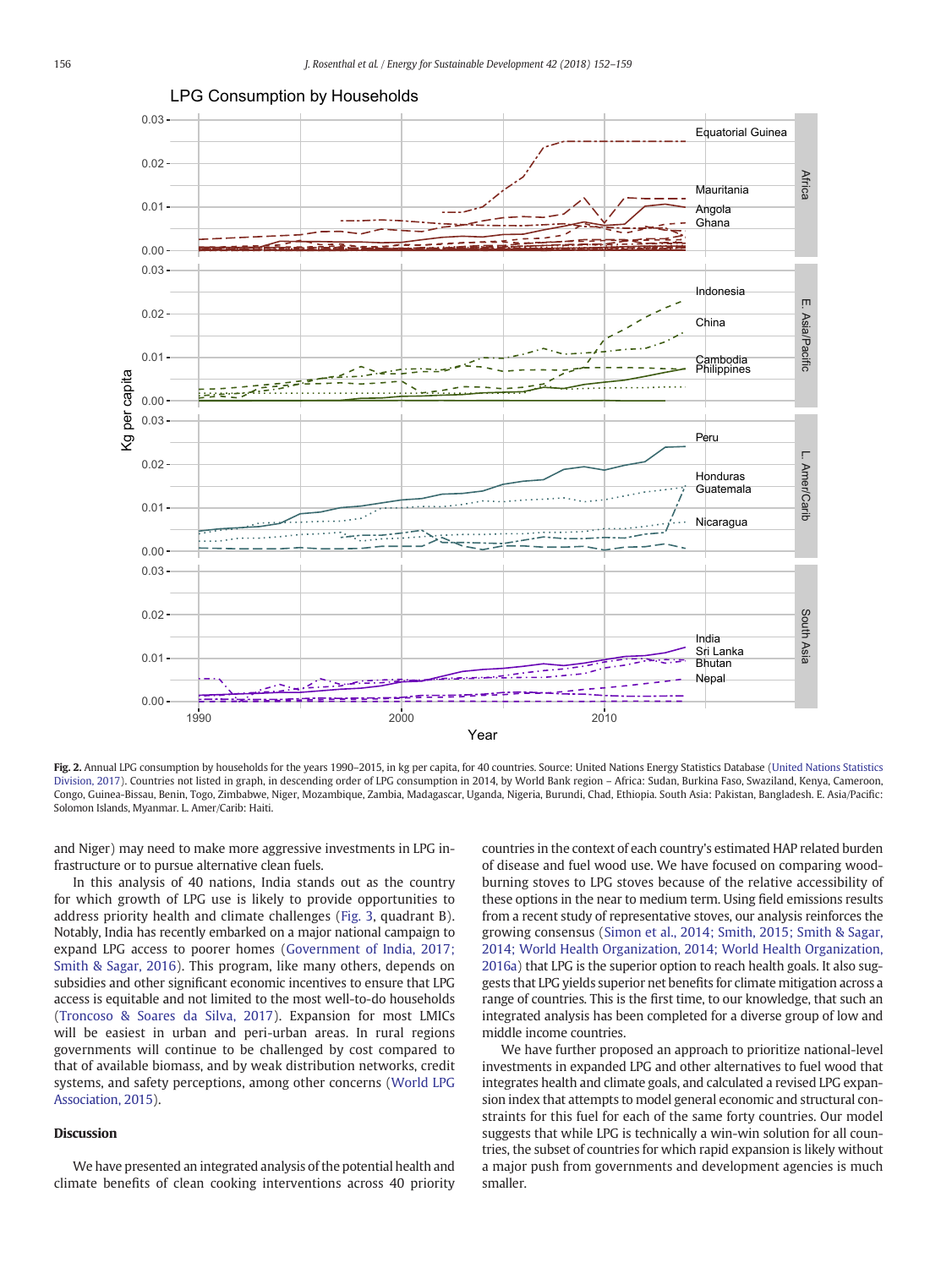<span id="page-5-0"></span>

Fig. 3. Rank of HAP-related disease burden at the national scale versus efNRB for 40 countries. Health impact is the national rank of HAP relative to other risk factors [\(GBD 2013 Risk Factors](#page-6-0) [Collaborators, 2015](#page-6-0)). efNRB is a measure of, among other things, unsustainable wood fuel use ([Bailis et al., 2015\)](#page-6-0). Color represents quartiles of the LPG expansion index. Lines drawn at median value for efNRB (vertical line) and below the midpoint for HAP rank (horizontal line) to separate countries for which HAP is one of the top five risk factors nationally (vs. of rank 6 to 10). Countries in the upper right quadrant (B) are those for which HAP is among the greatest risk factors for disease and have the most unsustainable supply of fuel wood for cooking.

Similar analyses for other clean fuel options (ethanol, biogas, electricity, wood pellets, etc.) will be useful. However, because these alternative fuels are likely to be more dependent on local and sub-national variables (e.g. feedstock availability and processing capacity) than on transnational pricing and distribution concerns, it may be more meaningful to perform integrated cross-fuel analyses within, rather than across, countries. The Fuel Analysis, Comparison and Integration Tool (FACIT) being developed by the Global Alliance for Clean Cooking is a hopeful beginning here ([http://cleancookstoves.org/technology-and-fuels/facit/](http://cleancookstoves.org/technology-and-fuels/facit)). The low emissions profiles of these alternatives are stimulating growing interest in the clean cooking sector, and they provide important opportunities to address health and environment goals, particularly in rural and remote areas where commercial supply of LPG will lag [\(Puzzolo,](#page-6-0) [Pope, Stanistreet, Rehfuess, & Bruce, 2016; Smith, 2017\)](#page-6-0).

There are a variety of important barriers that constrain the ability of clean cooking programs to reduce emissions. Continued use of open fires for cooking alongside new technology [\(Puzzolo et al., 2016;](#page-6-0) [Stanistreet, Puzzolo, Bruce, Pope, & Rehfuess, 2014](#page-6-0)) is very common. Heating and other household energy needs, weak fuel distribution systems, high costs to households [\(Jeuland & Tan Soo, 2016](#page-6-0)), and specific cultural preferences also complicate switching to cleaner fuels in LMIC households, even in countries where the policy environment is favorable and market supply chains exist.

Although we do not deal substantively with these important constraints here, we have conducted our analysis of each hypothetical 25,000-household intervention under the assumption that the uptake of the intervention is 60%: that is, 60% of households adopt the intervention completely and accrue the full estimated health and climate benefit of making the switch, while 40% of the households do not adopt it at all, or adopt it at such a low level that no health or climate benefits accrue. Our calculated health and climate benefits assume successful deployment, but are more conservative than would be realized under an assumption of "complete" abandonment of the prior cooking technique in the target population.

Nonetheless, we recommend careful analytical and evaluative work before beginning any clean cooking distribution program [\(Rosenthal](#page-6-0) [et al., 2017](#page-6-0)). For example, all cooking interventions will need to anticipate the role of community-wide cooking practices and other ambient sources of air pollution, as cumulative exposure is the final arbiter of potential health and environmental benefits. Where barriers to sustained and exclusive use of clean fuels are persistent, decision makers may need to employ or anticipate multi-fuel approaches, including continued use of solid fuels ([Ruiz-Mercado & Masera, 2015](#page-6-0)). Ultimately, clean fuel programs must be assessed by how much they displace open fires in daily use as well as by how clean the technology is [\(Rosenthal et al., 2017\)](#page-6-0). In some environments, high-performance biomass stoves, especially those with chimneys, may be the optimum technology for some years to come [\(Still et al., 2014\)](#page-7-0). However, stronger evidence for potential health benefits from these advanced technologies is needed. It may be important to improve operability and reliability of the stoves and simplify fuel preparation for this approach to succeed [\(Wathore et al., 2017\)](#page-7-0).

Research is critical if clean cooking is to achieve its full potential to improve health, environment and development goals [\(Rosenthal, 2015\)](#page-6-0). This includes implementation science to address social and economic barriers to scaling up access to clean fuels and stoves, as well as stove adoption that results in complete displacement of open fires ([Lewis & Pattanayak, 2012; Rosenthal et al.,](#page-6-0) [2017; Ruiz-Mercado & Masera, 2015; Simon et al., 2014](#page-6-0)), technology enhancement to reduce emissions from biomass based stoves [\(Simon et al., 2014; Still et al., 2014](#page-7-0)), clinical and field research to build stronger evidence for health and climate benefits of all cooking technology alternatives ([Ezzati & Baumgartner, 2017; Martin et al.,](#page-6-0) [2013; Martin, Glass, Balbus, & Collins, 2011; Rosenthal, 2015;](#page-6-0) [Sanford & Burney, 2015](#page-6-0)), and technological innovation to develop more sustainable and cost effective energy solutions for low income settings ([Cashman et al., 2016\)](#page-6-0). While LPG is typically less damaging to health and climate than biomass cooking, it is still a fossil fuel with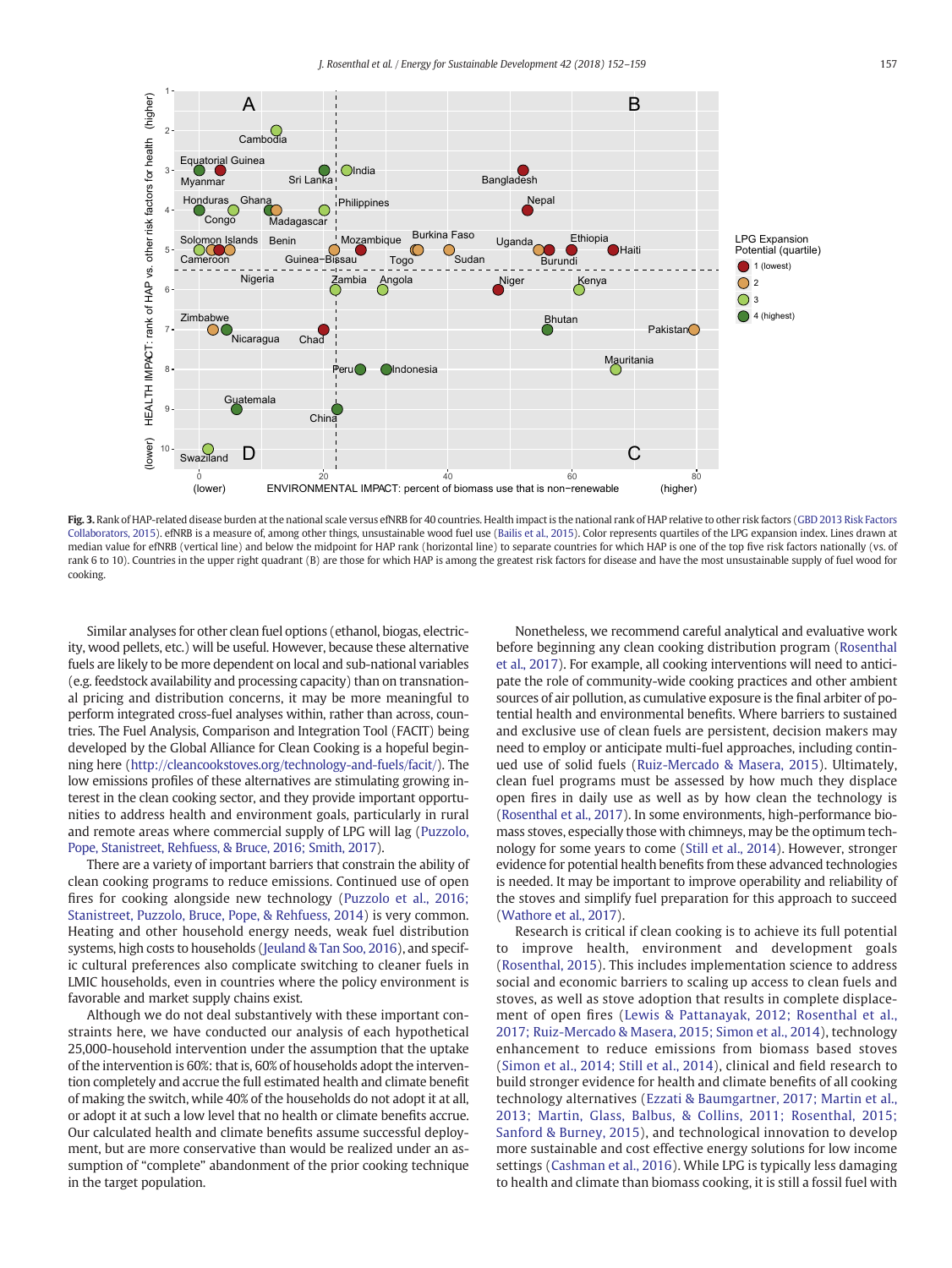<span id="page-6-0"></span>multiple environmental drawbacks. In the long run, renewable clean energy sources will be increasingly important alternatives, especially as efficiency of solar capture and energy storage increase and costs for these decline.

Nonetheless, currently available clean fuels such as LPG represent important opportunities to improve lives for millions of people in LMICs and to accelerate mitigation of climate warming emissions with today's technology. They are a means to make major advances towards the SDGs by 2030. The scoping analysis presented here highlights the potential for large benefits from clean fuel interventions across diverse country settings, and serves as an example approach for integrated decision making in pursuit of SDG goals.

## Acknowledgements

Elisa Puzzolo provided advice on use and adaption of the GLPGP-Dalberg analysis for our LPG expansion index. Michael Johnson provided advice on relating emissions to personal exposure assessment. Rob Bailis provided efNRB data and Omar Masera commented on earlier drafts of this manuscript.

#### References

- Alexander, Donee, Northcross, Amanda, Wilson, Nathaniel, Dutta, Anindita, Pandya, Rishi, Ibigbami, Tope, et al. (2017). [Randomized controlled ethanol cookstove intervention](http://refhub.elsevier.com/S0973-0826(17)30985-7/rf0005) [and blood pressure in pregnant Nigerian women.](http://refhub.elsevier.com/S0973-0826(17)30985-7/rf0005) American Journal of Respiratory and [Critical Care Medicine](http://refhub.elsevier.com/S0973-0826(17)30985-7/rf0005), 195(12), 1629–1639.
- Anenberg, S. C., Balakrishnan, K., Jetter, J., Masera, O., Mehta, S., Moss, J., et al. (2013). Cleaner cooking solutions to achieve health, climate, and economic cobenefits. Environmental Science & Technology, 47(9), 3944–3952. [https://doi.org/10.1021/](https://doi.org/10.1021/es304942e) [es304942e](https://doi.org/10.1021/es304942e).
- Aung, T. W., Jain, G., Sethuraman, K., Baumgartner, J., Reynolds, C., Grieshop, A. P., et al. (2016). Health and climate-relevant pollutant concentrations from a carbon-finance approved cookstove intervention in rural India. Environmental Science & Technology, 50(13), 7228–7238. [https://doi.org/10.1021/acs.est.](https://doi.org/10.1021/acs.est.5b06208) [5b06208.](https://doi.org/10.1021/acs.est.5b06208)
- Bailis, R., Drigo, R., Ghilardi, A., & Masera, O. (2015). The carbon footprint of traditional woodfuels. Nature Climate Change, 5, 266–272. [https://doi.org/10.1038/](https://doi.org/10.1038/NCLIMATE2491) [NCLIMATE2491.](https://doi.org/10.1038/NCLIMATE2491)
- Bond, Tami, Venkataraman, Chandra, & Masera, Omar (2004). Global atmospheric impacts of residential fuels. Energy for Sustainable Development, 1(3), 20–32. [https://doi.org/10.1016/S0973-0826\(08\)60464-0](https://doi.org/10.1016/S0973-0826(08)60464-0).
- Cashman, Sarah, Rodgers, Molly, Huff, Melissa, Feraldi, Rebe, & Morelli, Ben (2016). [Life](http://refhub.elsevier.com/S0973-0826(17)30985-7/rf0030)[cycle assessment of cookstove fuels in India and China.](http://refhub.elsevier.com/S0973-0826(17)30985-7/rf0030) U.S. Environmental Protection Agency, Offi[ce of Research and Development.](http://refhub.elsevier.com/S0973-0826(17)30985-7/rf0030)
- Central Intelligence Agency (2015). The world factbook. [https://www.cia.gov/library/](https://www.cia.gov/library/publications/the-world-factbook/) [publications/the-world-factbook/,](https://www.cia.gov/library/publications/the-world-factbook/) Accessed date: 22 May 2017.
- Chafe, Zoё, Brauer, Michael, Klimont, Zbigniew, Van Dingenen, Rita, Mehta, Sumi, Rao, Shilpa, et al. (2013). Household cooking with solid fuels contributes to ambient PM2.5 air pollution and the burden of disease. Environmental Health Perspectives, 122(12), 1314–1320. [https://doi.org/10.1289/ehp.1206340.](https://doi.org/10.1289/ehp.1206340)
- Cornwall, Warren (2017). The burning question. Science, 355(6320), 18–21. [https://doi.](https://doi.org/10.1126/science.355.6320.18) [org/10.1126/science.355.6320.18.](https://doi.org/10.1126/science.355.6320.18)
- Ezzati, M., & Baumgartner, J. C. (2017). Household energy and health: Where next for research and practice? Lancet, 389(10065), 130–132. [https://doi.org/10.1016/](https://doi.org/10.1016/S0140-6736(16)32506-5) [S0140-6736\(16\)32506-5](https://doi.org/10.1016/S0140-6736(16)32506-5)
- GBD 2013 Risk Factors Collaborators. (2015). Global, regional, and national comparative risk assessment of 79 behavioural, environmental and occupational, and metabolic risks or clusters of risks in 188 countries, 1990–2013: A systematic analysis for the global burden of disease study 2013 — The lancet. The Lancet, 386(10010), 2287–2323. [https://doi.org/10.1016/S0140-6736\(15\)00128-2](https://doi.org/10.1016/S0140-6736(15)00128-2).
- GBD 2015 Risk Factors Collaborators. (2016). Global, regional, and national comparative risk assessment of 79 behavioural, environmental and occupational, and metabolic risks or clusters of risks, 1990–2015: A systematic analysis for the global burden of disease study 2015 — The lancet. The Lancet, 388(10053), 1659–1724. [https://doi.](https://doi.org/10.1016/S0140-6736(16)31679-8) [org/10.1016/S0140-6736\(16\)31679-8.](https://doi.org/10.1016/S0140-6736(16)31679-8)
- GLPGP-Dalberg (2012). [Impact rationale and initial country prioritization: Discussion](http://refhub.elsevier.com/S0973-0826(17)30985-7/rf0065) document. [New York: The Global LPG Partnership.](http://refhub.elsevier.com/S0973-0826(17)30985-7/rf0065)
- Government of India (2017). GiveItUp LPG subsidy Contribute towards nation building by giving up your LPG subsidy. The Ministry of Petroleum & Natural Gas. [http://www.](http://www.givitup.in/) [givitup.in/,](http://www.givitup.in/) Accessed date: 24 February 2017.
- Grieshop, Andrew P., Jain, Grishma, Sethuraman, Karthik, & Marshall, Julian D. (2017). Emission factors of health- and climate-relevant pollutants measured in home during a carbon-finance-approved cookstove intervention in rural India. GeoHealth, 1(5), 222–236. <https://doi.org/10.1002/2017GH000066>.
- Grieshop, A. P., Marshall, J. D., & Kandlikar, M. (2011). Health and climate benefits of cookstove replacement options. Energy Policy, 39, 7530–7542. [https://doi.org/10.1016/j.](https://doi.org/10.1016/j.enpol.2011.03.024) [enpol.2011.03.024.](https://doi.org/10.1016/j.enpol.2011.03.024)
- Gujba, Haruna, Mulugetta, Yacob, & Azapagic, Adisa (2015). The household cooking sector in Nigeria: Environmental and economic sustainability assessment. Resources, 4(2), 412–433. [https://doi.org/10.3390/resources4020412.](https://doi.org/10.3390/resources4020412)
- Guofeng, S., Siye, W., Wen, W., Yanyan, Z., Yujia, M., Bin, W., et al. (2012). Emission factors, size distributions, and emission inventories of carbonaceous particulate matter from residential wood combustion in rural China. Environmental Science & Technology, 46(7), 4207–4214. [https://doi.org/10.1021/es203957u.](https://doi.org/10.1021/es203957u)
- Hamrick, Kelley, & Gallant, Melissa (2017). Unlocking potential: State of the voluntary carbon markets 2017. Forest trends. [http://www.forest-trends.org/documents/](http://www.forest-trends.org/documents/files/doc_5591.pdf)files/ [doc\\_5591.pdf,](http://www.forest-trends.org/documents/files/doc_5591.pdf) Accessed date: 9 November 2017.
- Huang, W., Baumgartner, J., Zhang, Y., Wang, Y., & Schauer, J. J. (2015). Source apportionment of air pollution exposures of rural Chinese women cooking with biomass fuels. Atmospheric Environment, 104, 79–87. [https://doi.org/10.1016/j.atmosenv.2014.12.](https://doi.org/10.1016/j.atmosenv.2014.12.066) [066](https://doi.org/10.1016/j.atmosenv.2014.12.066).
- International Energy Agency (2016). [World energy outlook 2016.](http://refhub.elsevier.com/S0973-0826(17)30985-7/rf0105) Paris, France: OECD/IEA. Jeuland, M., & Tan Soo, J. -S. (2016). Analyzing the costs and benefits of clean and improved
- cooking solutions. available: [https://cleancookstoves.org/binary-data/RESOURCE/](https://cleancookstoves.org/binary-data/RESOURCE/file/000/000/459-1.pdf)file/ [000/000/459-1.pdf](https://cleancookstoves.org/binary-data/RESOURCE/file/000/000/459-1.pdf). Johnson, Michael A., & Chiang, Ranyee A. (2015). Quantitative guidance for stove usage
- and performance to achieve health and environmental targets. Environmental Health Perspectives, 128(8), 820–826. [https://doi.org/10.1289/ehp.1408681.](https://doi.org/10.1289/ehp.1408681)
- Johnson, M., Edwards, C. R., Frenk, C. A., & Masera, O. (2008). In-fi[eld greenhouse gas](http://refhub.elsevier.com/S0973-0826(17)30985-7/rf0120) [emissions from cookstoves in rural Mexican households](http://refhub.elsevier.com/S0973-0826(17)30985-7/rf0120) — ScienceDirect. [Atmospheric Environment](http://refhub.elsevier.com/S0973-0826(17)30985-7/rf0120), 42(6), 1206–1222.
- Kaufmann, Daniel, & Kraay, Aart (2015). Worldwide governance indicators. The World Bank Group[. http://info.worldbank.org/governance/wgi/index.aspx-home,](http://info.worldbank.org/governance/wgi/index.aspx-home) Accessed date: 22 May 2017.
- Khandelwala, Meena, Hill, Matthew E., Greenough, Paul, Anthony, Jerry, Quill, Misha, Linderman, Marc, et al. (2017). Why have improved cook-stove initiatives in India failed? World Development, 92, 13–27. [https://doi.org/10.1016/j.worlddev.2016.11.](https://doi.org/10.1016/j.worlddev.2016.11.006) [006](https://doi.org/10.1016/j.worlddev.2016.11.006).
- Lacey, F. G., Henze, D. K., Lee, C. J., van Donkelaar, A., & Martin, R. V. (2017). Transient climate and ambient health impacts due to national solid fuel cookstove emissions. Proceedings of the National Academy of Sciences of the United States of America, 114(6), 1269–1274. [https://doi.org/10.1073/pnas.1612430114.](https://doi.org/10.1073/pnas.1612430114)
- Lewis, J. J., Hollingsworth, J. W., Chartier, R. T., Cooper, E. M., Foster, W. M., Gomes, G. L., et al. (2017). Biogas stoves reduce firewood use, household air pollution, and hospital visits in Odisha, India. Environmental Science & Technology, 51(1), 560-569. <https://doi.org/10.1021/acs.est.6b02466>.
- Lewis, J. J., & Pattanayak, S. K. (2012). Who adopts improved fuels and cookstoves? A systematic review. Environmental Health Perspectives, 120(5), 637–645. [https://doi.org/](https://doi.org/10.1289/ehp.1104194) [10.1289/ehp.1104194.](https://doi.org/10.1289/ehp.1104194)
- Martin, W. J., II, Glass, R. I., Araj, H., Balbus, J., Collins, F. S., Curtis, S., et al. (2013). Household air pollution in low- and middle-income countries: Health risks and research priorities. PLoS Medicine, 10(6), e1001455. [https://doi.org/10.1371/journal.pmed.](https://doi.org/10.1371/journal.pmed.1001455) [1001455.](https://doi.org/10.1371/journal.pmed.1001455)
- Martin, W. J., II, Glass, R. I., Balbus, J. M., & Collins, F. S. (2011). [A major environmental](http://refhub.elsevier.com/S0973-0826(17)30985-7/rf0155) [cause of death.](http://refhub.elsevier.com/S0973-0826(17)30985-7/rf0155) Science, 334.
- Mortimer, K., Ndamala, C. B., Naunje, A. W., Malava, J., Katundu, C., Weston, W., et al. (2016). A cleaner burning biomass-fuelled cookstove intervention to prevent pneumonia in children under 5 years old in rural Malawi (the cooking and pneumonia study): A cluster randomised controlled trial. Lancet, 389, 67–175. [https://doi.org/](https://doi.org/10.1016/s0140-6736(16)32507-7) [10.1016/s0140-6736\(16\)32507-7.](https://doi.org/10.1016/s0140-6736(16)32507-7)
- Pillarisetti, A., Mehta, S., & Smith, K. R. (2016). [HAPIT, the household air pollution inter](http://refhub.elsevier.com/S0973-0826(17)30985-7/rf0165)vention tool, to evaluate the health benefi[ts and cost-effectiveness of clean cooking](http://refhub.elsevier.com/S0973-0826(17)30985-7/rf0165) [interventions. In Evan A. Thomas \(Ed.\),](http://refhub.elsevier.com/S0973-0826(17)30985-7/rf0165) Broken pumps and promises – Incentivizing [impact in environmental health](http://refhub.elsevier.com/S0973-0826(17)30985-7/rf0165) (pp. 147–169). Switzerland: Springer.
- Pope, Daniel, Bruce, Nigel, Dherani, Mukesh, Jagoe, Kirstie, & Rehfuess, Eva (2017). Reallife effectiveness of 'improved' stoves and clean fuels in reducing PM2.5 and CO: Systematic review and meta-analysis. Environment International, 101, 7–18. [https://](https://doi.org/10.1016/j.envint.2017.01.012) [doi.org/10.1016/j.envint.2017.01.012.](https://doi.org/10.1016/j.envint.2017.01.012)
- Puzzolo, E., Pope, D., Stanistreet, D., Rehfuess, E. A., & Bruce, N. G. (2016). Clean fuels for resource-poor settings: A systematic review of barriers and enablers to adoption and sustained use. Environmental Research, 146, 218–234. [https://doi.org/10.1016/j.](https://doi.org/10.1016/j.envres.2016.01.002) [envres.2016.01.002.](https://doi.org/10.1016/j.envres.2016.01.002)
- Quansah, Reginald, Semple, Sean, Ochieng, Caroline A., Juvekar, Sanjar, Armah, Frederick Ato, Luginaah, Isaac, et al. (2017). Effectiveness of interventions to reduce household air pollution and/or improve health in homes using solid fuel in low-and-middle income countries: A systematic review and meta-analysis. Environment International, 103, 73–90. [https://doi.org/10.1016/j.envint.2017.03.](https://doi.org/10.1016/j.envint.2017.03.010) [010.](https://doi.org/10.1016/j.envint.2017.03.010)
- Roden, Christoph A., Bond, Tami C., Conway, Stuart, Pinel, Anibal Benjamin Osorto, MacCarty, Nordica, & Still, Dean (2009). Laboratory and field investigations of particulate and carbon monoxide emissions from traditional and improved cookstoves. Atmospheric Environment, 43(6), 1170–1181. [https://doi.org/10.1016/j.atmosenv.](https://doi.org/10.1016/j.atmosenv.2008.05.041) [2008.05.041](https://doi.org/10.1016/j.atmosenv.2008.05.041).
- Rosenthal, J. (2015). The real challenge for cookstoves and health: More evidence. EcoHealth, 12(1), 8–11. <https://doi.org/10.1007/s10393-014-0997-9>.
- Rosenthal, J., Balakrishnan, K., Bruce, N., Chambers, D., Graham, J., Jack, D., et al. (2017). Implementation science to accelerate clean cooking for public health. Environmental Health Perspectives, 125(1), A3–A7. [https://doi.org/10.1289/EHP1018.](https://doi.org/10.1289/EHP1018)
- Ruiz-Mercado, I., & Masera, O. (2015). Patterns of stove use in the context of fuel-device stacking: Rationale and implications. EcoHealth, 12(1), 42–56. [https://doi.org/10.](https://doi.org/10.1007/s10393-015-1009-4) [1007/s10393-015-1009-4.](https://doi.org/10.1007/s10393-015-1009-4)
- Sambandam, S., Balakrishnan, K., Ghosh, S., Sadasivam, A., Madhav, S., Ramasamy, R., et al. (2014). Can currently available advanced combustion biomass cook-stoves provide